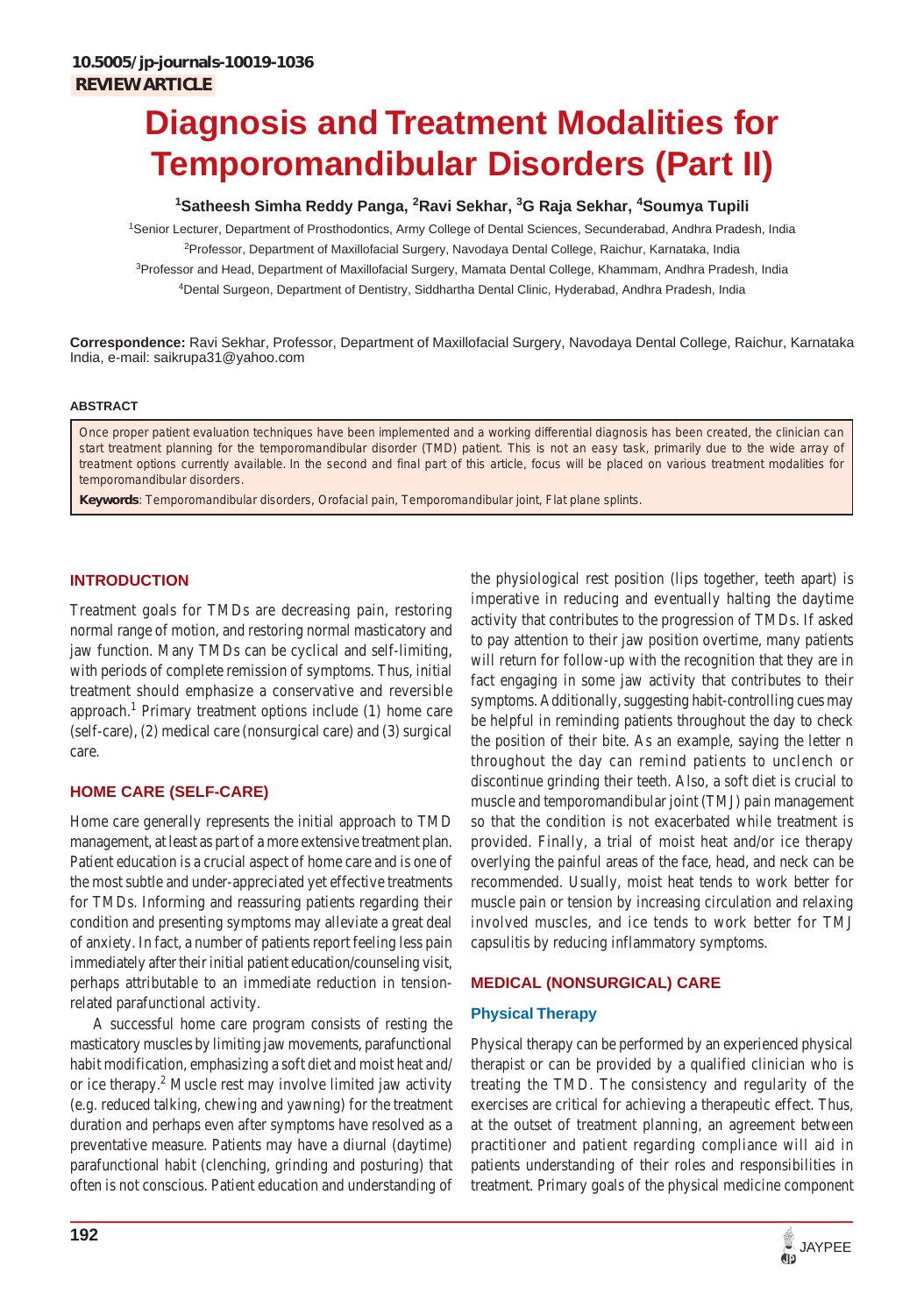of treatment are to stretch chronically fatigued and contracted muscles, increase range of motion and reduce muscular trigger point activity.3,4 Some commonly used exercises to treat TMJassociated muscle disorders include (1) n-stretching (placing the tip of the tongue on the roof of the mouth and stretching the jaw), (2) chin-to-chest exercises (gently pulling the head forward, bringing the chin toward the chest), and (3) head tilts (turning the head to one side and then tilting it posteriorly). These exercises are most effective if done regularly (4 to 6 times per day). In addition, moist heat application for 10 to 15 minutes followed by ethyl chloride or fluoromethane spray prior to stretching the muscles is helpful. The vapocoolant spray provides a temporary anesthesia effect to the muscles, so a more intense stretch can be achieved without pain. Patients can expect an even higher likelihood of treatment success, if biofeedback training or transcutaneous electrical nerve stimulation (TENS) is added to a strict stretching regimen.

# **Pharmacotherapy**

Commonly used pharmacological agents for the treatment of TMDs include analgesics, nonsteroidal anti-inflammatory drugs (NSAIDs), local anesthetics, corticosteroids, muscle relaxants and antidepressants.<sup>5-7</sup> The analgesics and corticosteroids are indicated for acute TMD pain; the NSAIDs, local anesthetics, and muscle relaxants are indicated for both acute and chronic conditions; and tricyclic antidepressants are usually indicated more for chronic TMD pain with associated muscle tension headaches.5-7 Clinicians should always consult the physicians' desk reference for proper dosing, side effects, and drug interactions, and make decisions regarding pharmacological treatment based on individual patient medical history and comorbidity. Also, referral to the proper specialist should be made in complex TMD cases.

# **NSAIDs**

NSAIDs are indicated for mild-to-moderate acute inflammatory conditions. Commonly used NSAIDs are ibuprofen (Motrin) and naproxen (Naprosyn). NSAIDs may be prescribed for a minimum of 2 weeks with time-contingent usage as opposed to a dosing based on the presence of pain.<sup>8</sup> Long-term NSAID use is not recommended as long as the parafunctional activity causing the inflammatory process can be reduced. In some chronic arthritic cases, long-term NSAIDs, such as the COX-2 inhibitors (Celebrex, Vioxx), may be considered. However, possible side effects (i.e. GI upset) should be taken into account.

### **Local Anesthetics**

Local anesthetics are primarily used when a myofascial trigger point is present. Myofascial trigger points are usually detected in the muscles of mastication but can also be found in numerous other muscles, such as splenius capitus and upper trapezius. One percent procaine (1 cc) is recommended due to its low toxicity to muscles. However, studies have shown that dry needling of the muscle site may play a prominent role in breaking up the trigger point, with the anesthetic functioning more for pain control. Muscles may be sore for the first 48 hours after the injection, but generally should be less tender after that. The efficacy of trigger-point injections is highly variable and dependent for the most part on the patients compliance with a strict physical therapy regimen in conjunction with the injection. In addition, local anesthetics can be used to block the suspected source of pain in order to confirm a diagnosis.

# **Corticosteroids**

Corticosteroids may be used for acute and chronic TMD symptoms. These medications are used orally as well as injected directly into the joint space. Systemic steroids may be prescribed for the duration of a week. It is suggested that a steroid TMJ injection should be performed when all previous conservative treatments have not worked and the joint is still acutely inflamed.<sup>9</sup> Tomograms of the TMJ or other radiographic studies are required prior to injecting into the joint space. A long-term study has shown that intraarticular corticosteroid injection has demonstrated a significant reduction in pain.<sup>10</sup> However, the number of steroid injections should be carefully considered due to the possibility of bone resorption in the site of injection.

#### **Muscle Relaxants**

Muscle relaxants may be prescribed for muscle tension associated with TMDs. Commonly, they are taken at night before bed because of associated drowsiness. Thus, for patients with poor sleep patterns, these drugs are particularly helpful in alleviating insomnia in addition to their muscle-relaxing effects. A commonly used muscle relaxant is cyclobenzaprine (Flexeril), started at lower dosages and gradually increased until the patient starts noticing relief of symptoms or starts developing side effects. Muscle relaxants tend to be used for the more acute presentation of muscle tension.

#### **Antidepressants**

Tricyclic antidepressants like amitriptyline (Triavil) and nortriptyline (Aventyl) may be used for more chronic myofascial pain syndrome. In addition, they can be prescribed for the TMD patient that has tension-type headaches, depression, poor sleep, and/or poor appetite. It is important to inform the patient that the medication will not usually have antidepressive effects when prescribed at the dosages that are usually necessary to treat muscle pain and/or headaches. Nortriptyline or amitriptyline should be gradually tapered up until the desired therapeutic effect is achieved or side effects such as drowsiness, dry mouth or weight gain develop. Caution should be used in patients who have comorbid heart conditions,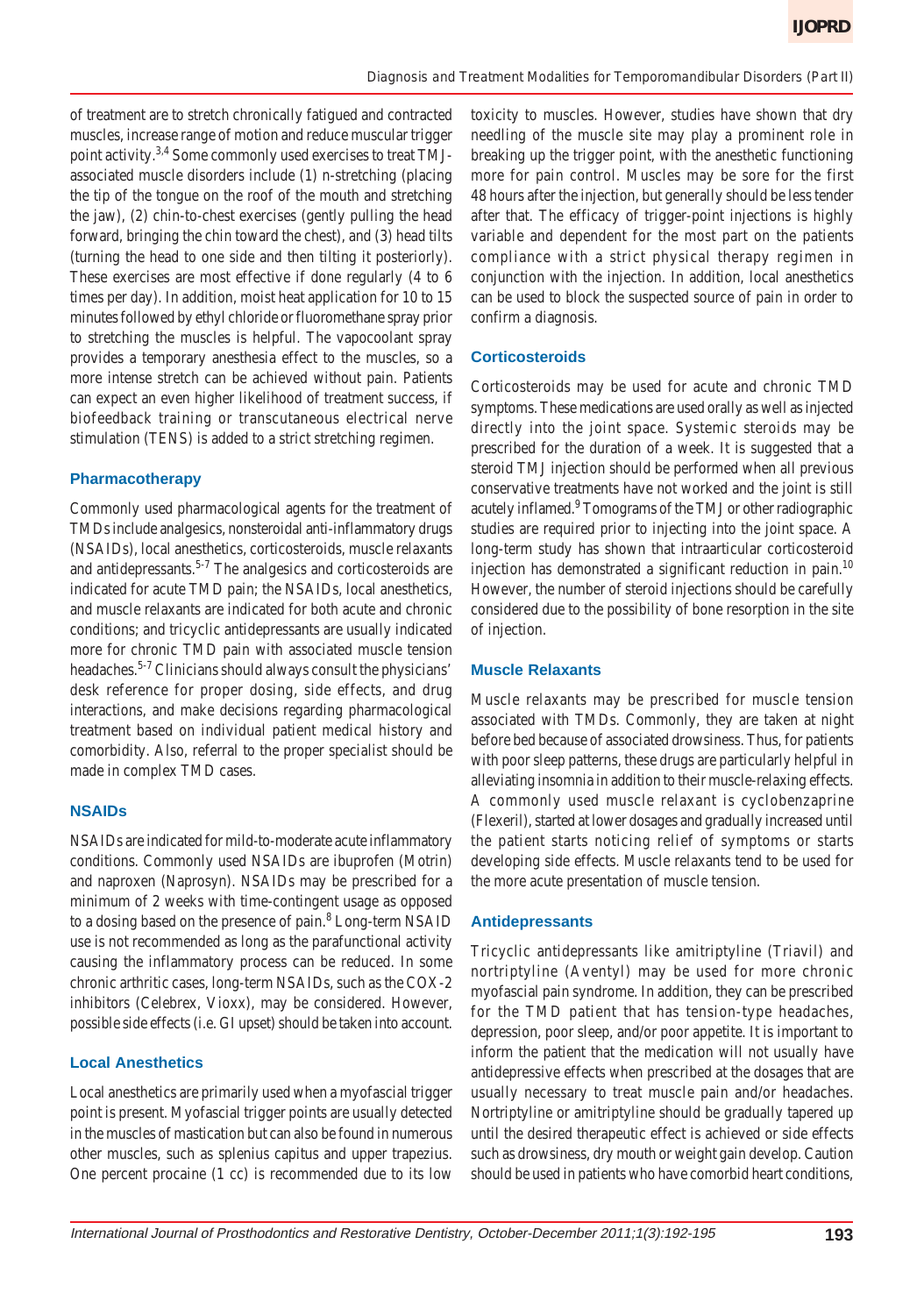

**Fig. 1:** Flat plane splint of the mandible

concurrent psychotropic use, and/or psychiatric illness (e.g. bipolar disorder).

# **Occlusal Stabilization Appliance (Fig. 1)**

Occlusal stabilization appliances (flat-plane splints) are utilized for the purpose of unloading the joints, equally distributing the forces, reducing the forces placed on the masticatory muscles, and protecting the occlusal surfaces of the teeth from chronic nocturnal bruxing. Usually, the patient is instructed to wear the splint only at night as long as parafunctional activity is controlled during the day with education and bite relation awareness. The splint should cover all of the maxillary or mandibular teeth and have bilateral posterior contacts with little to no anterior contacts. In addition, bilateral clasps may be incorporated into the splint for added retention. The stabilization appliance should feel comfortable to the patient at the time of try-in and be reevaluated in a week. Adjustments should continue every 3 to 6 months because of changes that may result in the form and function of the splint from chronic bruxing.

#### **Anterior Repositioning Appliance**

Anterior repositioning splint prescription varies among clinicians, but is usually utilized for the chronic, intermittent closed-locking patient. With the possibility of permanent occlusal and bite changes with long-term use of repositioning appliances, short-term (6 weeks) use of this appliance is strongly recommended. If bite changes start to develop, the patient should be instructed to discontinue the use of the splint, and the splint may need to be converted to a stabilization non repositioning appliance. A few patients may experience increased pain with the use of a splint. In this case, the splint as well as the initial diagnosis should be reevaluated. If the pain persists, discontinuation of splint therapy is recommended.

#### **Surgical Therapy**

Surgical therapy for TMD patients is recommended primarily for those that have tried conservative treatments without resolution of symptoms. Surgical recommendations (i.e. arthrocentesis, arthroscopy) will depend on the degree of pathology as well as the result of previous conservative treatments. Also, consideration should be given to the patients extent of impairment and their compliance with previous nonsurgical treatment modalities. Working closely with an oral and maxillofacial surgeon who has expertise with TMJ surgery is strongly recommended.

# **Arthrocentesis**

Arthrocentesis involves irrigation of the joint with lactated Ringer's solution or saline. In certain acutely inflammatory joint conditions, steroid injection may follow arthrocentesis. This procedure is often followed by mandibular manipulation and is recommended for patients who have unresolving joint restrictions and for those individuals who have developed an acute or chronic closed lock.<sup>11</sup> It is recommended that the patient have a stabilization or repositioning splint ready to be delivered immediately following the procedure. The procedure may need to be repeated if the lock recurs, and the patient must be reminded to avoid activities that cause locking.

# **Arthroscopy**

Arthroscopy is direct visualization of a joint with an endoscope. It is performed by an oral and maxillofacial surgeon mainly in the upper joint space and is recommended primarily for lysis and lavage and also for ablation of adhesions and biopsy.12 An MRI of the joint is needed prior to the arthroscopic procedure. It is crucial to keep the procedure as brief and atraumatic as possible.

#### **Arthrotomy**

TMJ arthrotomy is an open surgical intervention performed by an oral surgeon. It is recommended for severe osseous pathology involving the TMJ, such as ankylosis and severe osteoarthritis that has not responded to conservative treatments. It is crucial to work closely with an experienced TMJ surgeon to assess the necessity of this procedure. Open surgical procedures include disk repair (discoplasty), disk removal (discectomy) with or without replacement and disk repositioning, and arthroplastic procedures, such as condylar repair and removal (condylectomy).

#### **SUMMARY**

TMDs are only one of hosts of different conditions that are part of the broader category of chronic orofacial pain disorders and dysfunctions. Due to multifactorial etiologies, it is imperative to adopt a multidisciplinary approach when evaluating and treating these patients. Table 1 lists the various conditions to consider in the differential diagnosis of orofacial pain disorders.